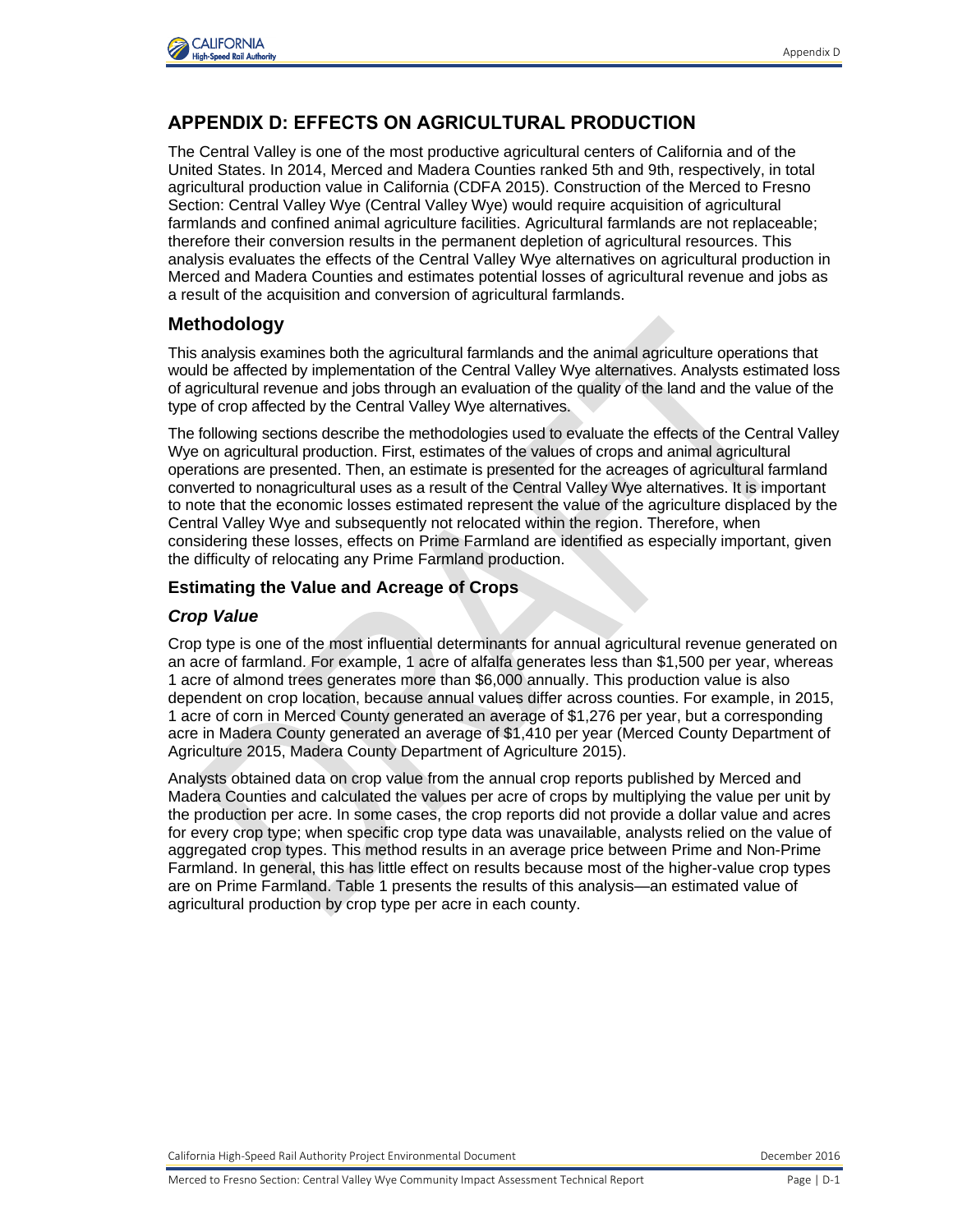

|  |  |  |  |  | Table 1 Value per Acre by County for Affected Crop Types |
|--|--|--|--|--|----------------------------------------------------------|
|--|--|--|--|--|----------------------------------------------------------|

|                                       | <b>Merced County</b> | <b>Madera County</b> |
|---------------------------------------|----------------------|----------------------|
| <b>Crop Type</b>                      | \$/Acre              | \$/Acre              |
| Alfalfa                               | 1,158                | 1,430                |
| Almonds                               | 5,420                | 6,627                |
| Beans (dry)                           | 1,675                | N/A                  |
| Corn                                  | 1,276                | 1,410                |
| Cotton                                | 1,706                | 2,329                |
| Dairies and Feedlots <sup>1</sup>     | 38,575               | 41,123               |
| <b>Field Crops</b>                    | 462                  | 161                  |
| Figs                                  | $\mathbf 0$          | N/A                  |
| <b>Fruits and Nuts</b>                | N/A                  | 5,964                |
| Grain and Hay <sup>2</sup>            | 633                  | 733                  |
| Oats <sup>3</sup>                     | 462                  | N/A                  |
| Oranges                               | N/A                  | 7,161                |
| Pasture (Irrigated)                   | 162                  | 150                  |
| <b>Peaches and Nectarines</b>         | 7,545                | 12,122               |
| Pistachios                            | 5,270                | 5,327                |
| Prunes                                | 2,316                | 4,675                |
| Tomatoes                              | 4,795                | 4,478                |
| Vegetable Crops                       | 7,082                | 5,767                |
| Vineyards                             | 3,899                | 3,454                |
| Unknown Agriculture Land <sup>4</sup> | 1,546                | 2,013                |
| Other Acreage <sup>5</sup>            | 0                    | 0                    |

*Sources: Merced County Department of Agriculture, 2015; Madera County Department of Agriculture, 2015* 

1 Also refers to Dairy and Livestock

2 Includes barley, wheat, and oat

<sup>3</sup> Aggregated into "Silage (other)" in the Merced County Crop Report

4 Unknown agricultural land values were estimated by a weighted average of crops for which acreage and value were reported in the County Crop Report.

<sup>5</sup>Other acreage is nonagricultural land and therefore generates a price of \$0 per acre in all counties.

\$/Acre = dollars per acre

N/A = Not applicable

## *Acreages*

In addition to estimating the price per acre of crops, analysts calculated the acreage of crops converted to a nonagricultural use by the Central Valley Wye alternatives using geographic information systems (GIS) and agricultural land use data for Merced and Madera Counties. The source of this data was the California Department of Water Resources' land use survey, which emphasizes the mapping of agricultural lands and identifies over 70 different crop types or crop categories in each county (DWR 2002, 2011).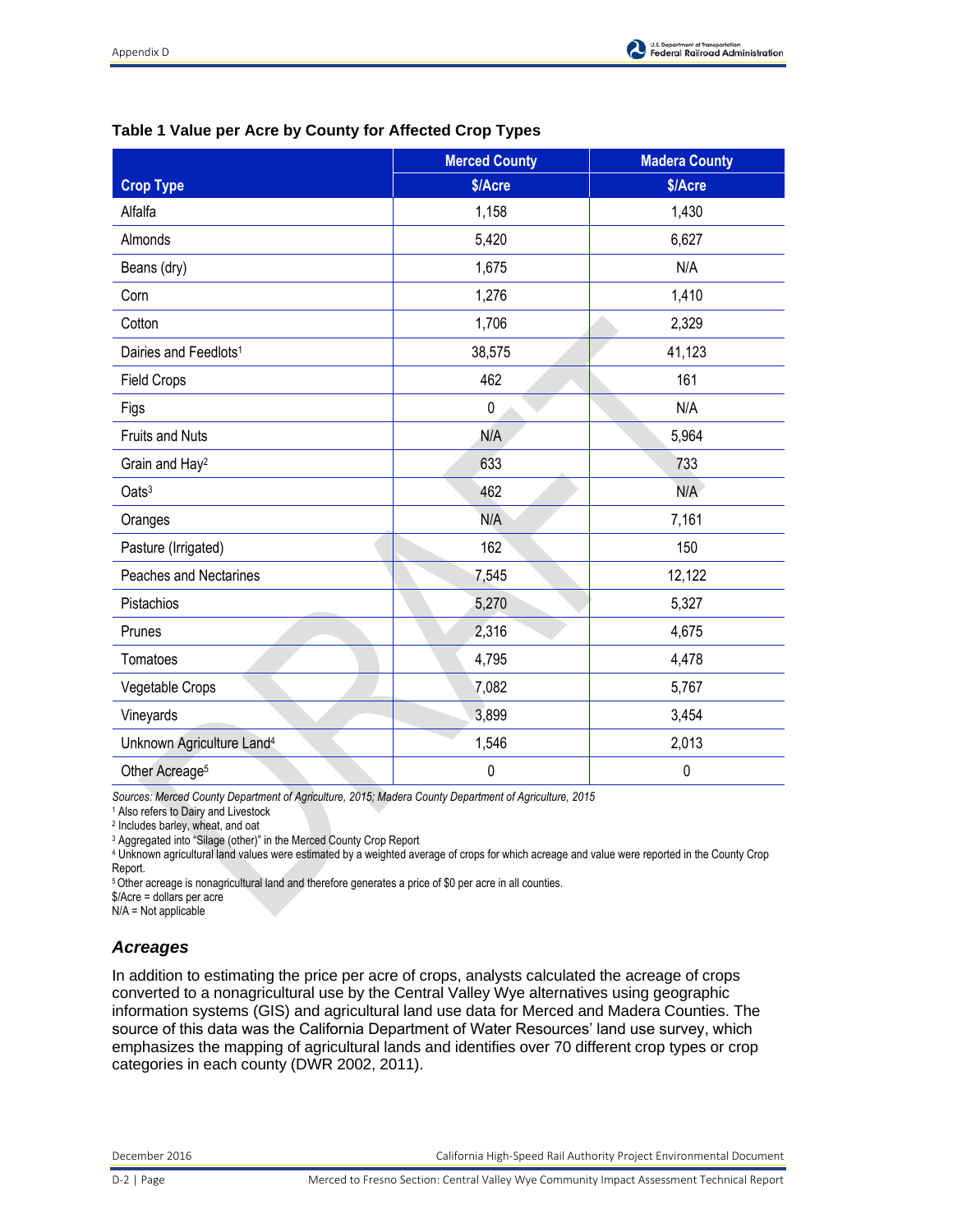

To determine the amount of farmland that would no longer be in production as a result of the Central Valley Wye, analysts considered both direct and indirect impacts that could result in the permanent conversion of farmland to a nonagricultural use.

- For direct impacts, this analysis assumed that all farmland located within the permanent features of the project footprint<sup>1</sup> would be permanently converted to a nonagricultural use. GIS software was used to calculate the direct permanent conversion of farmland to nonagricultural use for each alternative by overlaying agricultural land use data with the permanent project footprint for each alternative to determine the acreage of conversion.
- For indirect impacts, analysts evaluated the potential for Important Farmland outside the permanent features of the project footprint to be converted to a nonagricultural use as a result of being severed by the Central Valley Wye. GIS software was used to identify parcels of Important Farmland that would be 20 acres or less following severance. Analysts licensed by the California Department of Consumer Affairs Bureau of Real Estate Appraisers then evaluated the viability of continued agricultural use of remnant<sup>2</sup> parcels or likely conversion to a nonagricultural use on the basis of several criteria.

Section 3.14, Agricultural Farmland, of the *Merced to Fresno Section: Central Valley Wye Supplemental Environmental Impact Report (EIR)/Supplemental Environmental Impact Statement (EIS)* (Supplemental EIR/EIS) contains additional information about the methodology for determining the acreage of agricultural farmland converted to a nonagricultural use, including the criteria used to determine the viability of continued agricultural use of remnant parcels.

To avoid underestimating the potential agricultural revenues generated on lands converted to a nonagricultural use by the Central Valley Wye alternatives, the total acreages were crossreferenced with data from a broader agricultural acreage dataset from the Farmland Mapping and Monitoring Program (FMMP) of the California State Department of Conservation (CDOC 2014). If acreage was identified by the FMMP as farmland but did not have a crop designation as defined by the specific county, it was included in the analysis as "unknown agricultural land," which means that it is potentially productive agricultural land but the crop type is unknown. The dollar value for this unknown crop type was estimated through the use of a weighted average for all crop land in the county, which captured the value of the potential agricultural use of this land.

Contrary to the situation where the county data were missing for some agricultural lands, in some cases the county data showed a crop designation for land that the FMMP data did not designate as farmland. In these cases, the land was identified as Non-Prime Farmland with the specified crop type. This approach was taken to avoid underestimating revenues generated on agricultural lands. Overall, the use of these two databases allowed for the analysis to be as complete as possible. When conflicts in these two data sources led to uncertainty as to whether a particular parcel was farmland, the analysis was conservative and assumed an agricultural use to avoid underestimating revenues.

In some cases, certain parcels were identified as having more than one crop type. When multiple crops were identified, this analysis assumed the acreage was evenly split between the crop types.

California High-Speed Rail Authority Project Environmental Document **December 2016** December 2016

l

 $1$  The permanent project footprint includes the HSR right-of-way and associated facilities (including HSR tracks, traction power substations, switching and paralleling stations, maintenance of infrastructure facilities, and areas like overcrossings and interchanges associated with modifying or relocating roadways for those facilities).

<sup>&</sup>lt;sup>2</sup> Many severed parcels contain small or irregularly shaped remnants. Some of these parcels will not be added to the acquisition area because analysts have determined that some agricultural use will continue to be viable. For example, some small parcels could be consolidated with adjacent landowners and larger, irregularly shaped parcels could still be farmed (although with some loss of efficiency). The purpose of this analysis is to determine whether HSR impacts have the potential to convert farmland to nonagricultural use. Impacts associated with farm efficiency or property transactions are social and economic effects that do not mean farmland would be lost, and will therefore not be evaluated as part of the Agricultural Lands analysis.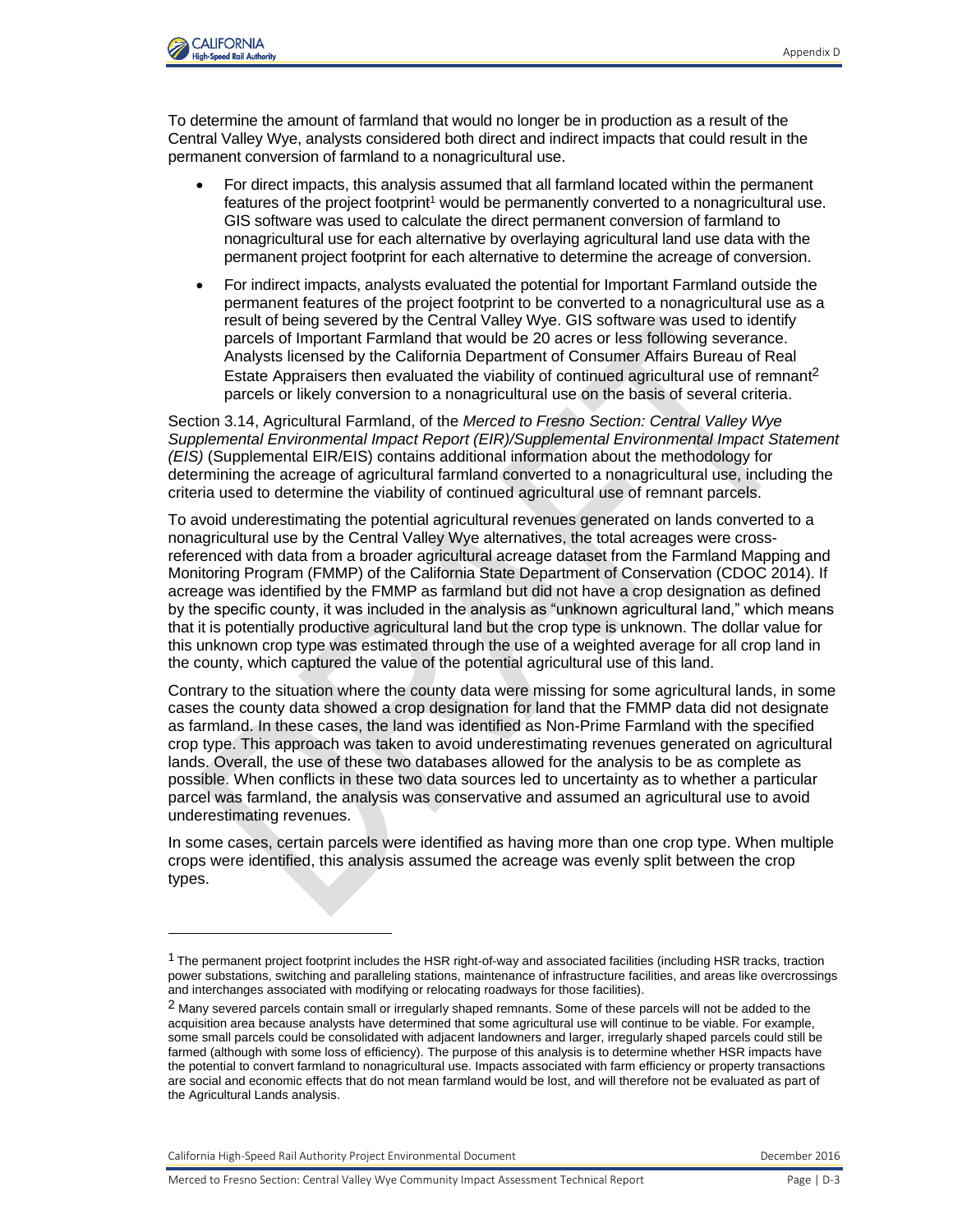

Any land that did not have a crop designation and that was not identified as farmland in the FMMP dataset was classified for the purpose of this analysis as "other acreage," which is valued at \$0 per acre for agricultural purposes. Land assumed to be unused for agriculture included the following land types, which are defined by the FMMP (CDOC 2014):

- Native vegetation
- Rural residential land
- Semi-agricultural and rural commercial land
- Urban and built-up land
- Vacant or disturbed land

### **Estimating the Value of Dairies and Livestock Operations**

Dairy production in Merced and Madera Counties was another important consideration in this analysis. Estimating the average annual revenue for an acre of dairy farm, feedlot, and livestock operations required additional effort because the County Agricultural Commissioners and the California Department of Food and Agriculture do not provide values per acre for these operations. As a result, it was necessary to estimate the number of animals per acre and then apply a value per animal.

It is difficult to determine the exact number of cows supported by each acre of dairy production because the different scales of operations and types of manure management plans lead to a wide variation in estimates. Analysts developed an initial estimate of 30.1 cows per 1 acre of dairy facilities by dividing the total acreage of dairy facilities in the two-county region by the number of dairy cows (CDFA 2014). However this estimate does not account for requirements for manure and wastewater management.

Confined animal agriculture facilities are frequently located on land that is permitted for disposal of manure and wastewater, and that uses cropland and on-site detention ponds to manage wastewater. When these surrounding lands that support the dairy operation are included in the estimate, the density for both a dairy farm and a feedlot could be as low as five head of cattle per acre (Authority and FRA 2014). The Authority intends to relocate any agricultural facilities that would be displaced before removing existing facilities so that the loss of dairy facility acreage would not result in decreased production. Therefore, the effects of the Central Valley Wye would generally be limited to production losses associated with relocation of manure lands. Analysts assumed that the typical dairy operation could support 10 cows per acre of land (the necessary crop lands for nutrient distribution and manure management). Multiplying the dollar value of gross revenue generated per cow by the number of estimated cows supported by 1 acre yielded a value of \$38,575 per acre in Merced County and \$41,123 per acre in Madera County (CDFA 2014; Merced County Department of Agriculture 2015; Madera County Department of Agriculture 2015).

### **Crop and Livestock Production Acreage Displaced**

Agricultural land type is a key component in estimating total agricultural loss due to displaced farmland. Agricultural farmlands are not replaceable, and therefore their conversion results in the permanent depletion of agricultural resources. The FMMP categorizes farmland as *Prime Farmland*, and *Non-Prime Farmland*, which includes *Unique Farmland*, *Farmland of Statewide Importance*, *Farmland of Local Importance*, and *Grazing Land*. While all types of farmland are important, Prime Farmland has the best combination of physical and chemical features to sustain long-term agricultural production and high yields.

Analysts combined Prime Farmland data from the FMMP with the agricultural crop type data to identify the types of agricultural land that could be converted as a result of the Central Valley Wye (CDOC 2014; DWR 2002, 2011). The acreage of each crop was identified and then further differentiated into Prime Farmland and Non-Prime Farmland acreages. The methodology for calculating the acreage of agricultural farmland converted to a nonagricultural use is described under the Acreages section.

The determination of the displacement of livestock production acreage required a different methodology from that used to determine the displacement of cultivated crop land. A list of

December 2016 California High-Speed Rail Authority Project Environmental Document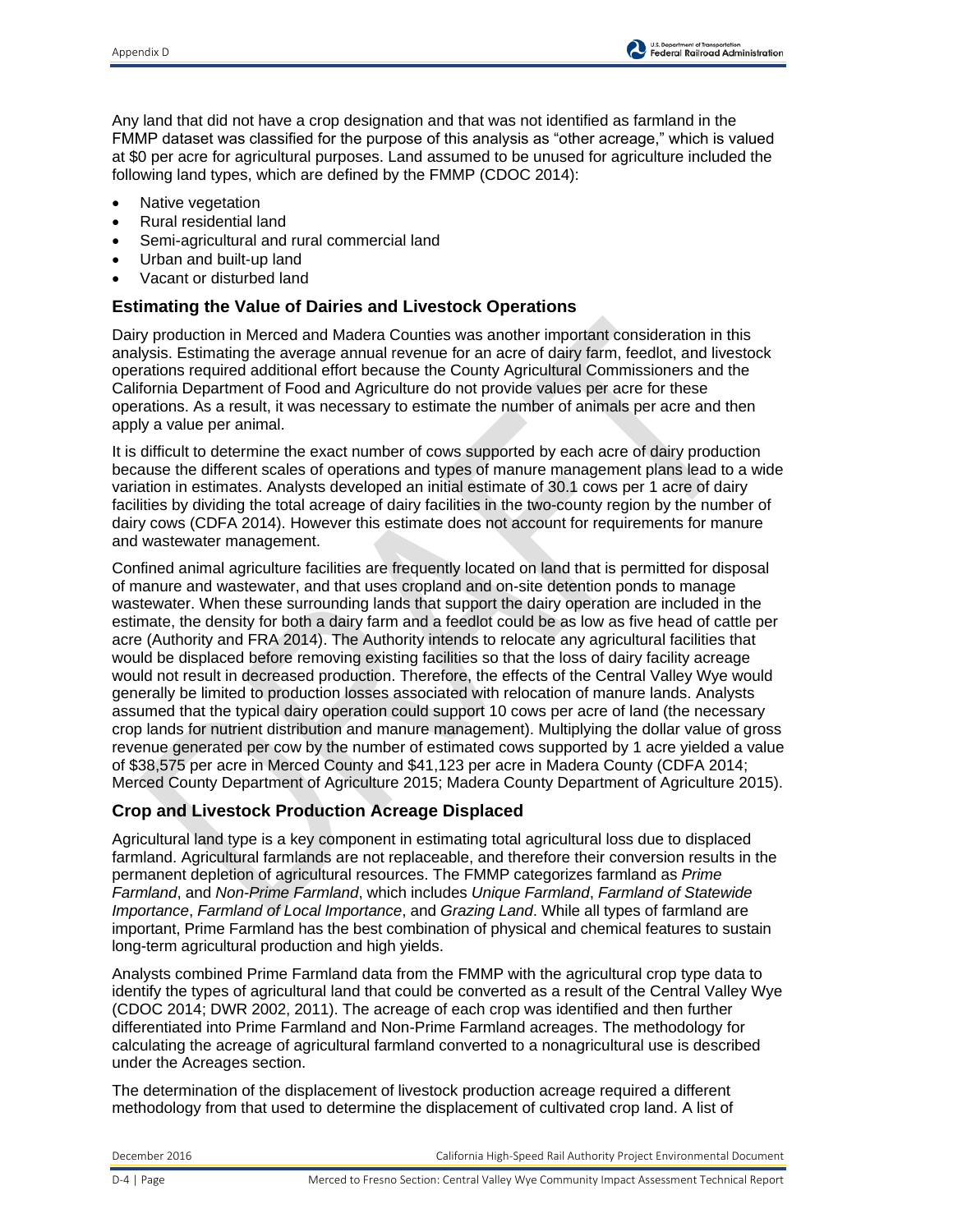

potentially affected operations was generated using the country parcel land use designations. All parcels designated for livestock production within the project footprint of the Central Valley Wye alternatives were identified. Each parcel was then evaluated individually. See the Supplemental EIR/EIS, Volume 2, Appendix 3.12-D, High-Speed Rail Impacts on Confined Animal Agriculture Facilities, for a listing of all affected animal operations.

The Central Valley Wye alternatives may have severe effects on 1–2 animal operations, resulting in their relocation. The alternatives would affect facilities on some operations and reduce the productive area of the affected farms and surrounding crop lands specifically required for nutrient distribution. Effects on animal operations facilities (e.g., animal housing, wastewater treatment lagoons) were not considered in this analysis because it is the Authority's intention to relocate any facilities that would be displaced before removing existing facilities, and therefore no reductions in production are expected. However, if relocation of manure management practices would be required, the analysis considered these conditions to result in reductions in production. Because of difficulties associated with relocating displaced acreage used for livestock (e.g. permitting requirements for manure and wastewater management), the analysis assumed these displaced acres would not be relocated immediately.

#### **Agricultural Displacement and Job Loss**

Analysts calculated agricultural job loss using data supplied by the California Employment Development Department and the United States Department of Agriculture (CEDD 2015; USDA 2015). The California Employment Development Department data includes the total number of agricultural jobs in California aggregated for production of various crop types (e.g., oilseed, vegetables and melons, fruit and nut trees), as well as the number of jobs in support activities for crop and animal production (e.g., soil preparation, crop harvesting, support activities for animal production, and farm labor and management). Soil preparation was assumed to only occur in annual crops, and crop-harvesting jobs would be applicable to all types of crops. Management job values were weighted for each crop type based on the total number of people working. The total number of jobs was then divided by acres of cultivation in California to calculate the average number of jobs per 1,000 acres, as shown in Table 2. The value for any land identified as "unknown agricultural land" was calculated using the sum total of jobs and land use in the state.

| <b>California Agricultural Jobs by Crop Type</b> |                  |  |  |  |  |  |
|--------------------------------------------------|------------------|--|--|--|--|--|
| <b>Crop Type</b>                                 | Jobs/1,000 Acres |  |  |  |  |  |
| Oilseed, Grain and Hay, and Field Crops          | 12               |  |  |  |  |  |
| Vegetables and Melons                            | 48               |  |  |  |  |  |
| <b>Fruit and Nut Trees</b>                       | 59               |  |  |  |  |  |
| Dairies and Feedlots                             | 212              |  |  |  |  |  |
| Unknown Agricultural Land                        | 39               |  |  |  |  |  |

#### **Table 2 Estimated California Agricultural Jobs by Crop Type**

*Sources: CEDD, 2015; USDA, 2015* 

### **Results**

Tables 3 through 10 provide estimates of how the Central Valley Wye alternatives would affect agricultural production and associated jobs in Merced and Madera Counties. Acreages for each crop type and livestock production are differentiated into displaced Prime Farmland and Non-Prime Farmland and the percent of entire crop loss is compared to the total crop acreage for each county. The tables also present estimated revenue losses and job losses.

The tables illustrate the makeup of agricultural farmland displacements, including crop types, Prime and Non-Prime Farmland, and maximum number of acres that would be displaced. Analysts calculated the annual revenue associated with lost production by multiplying the value of

California High-Speed Rail Authority Project Environmental Document **December 2016** December 2016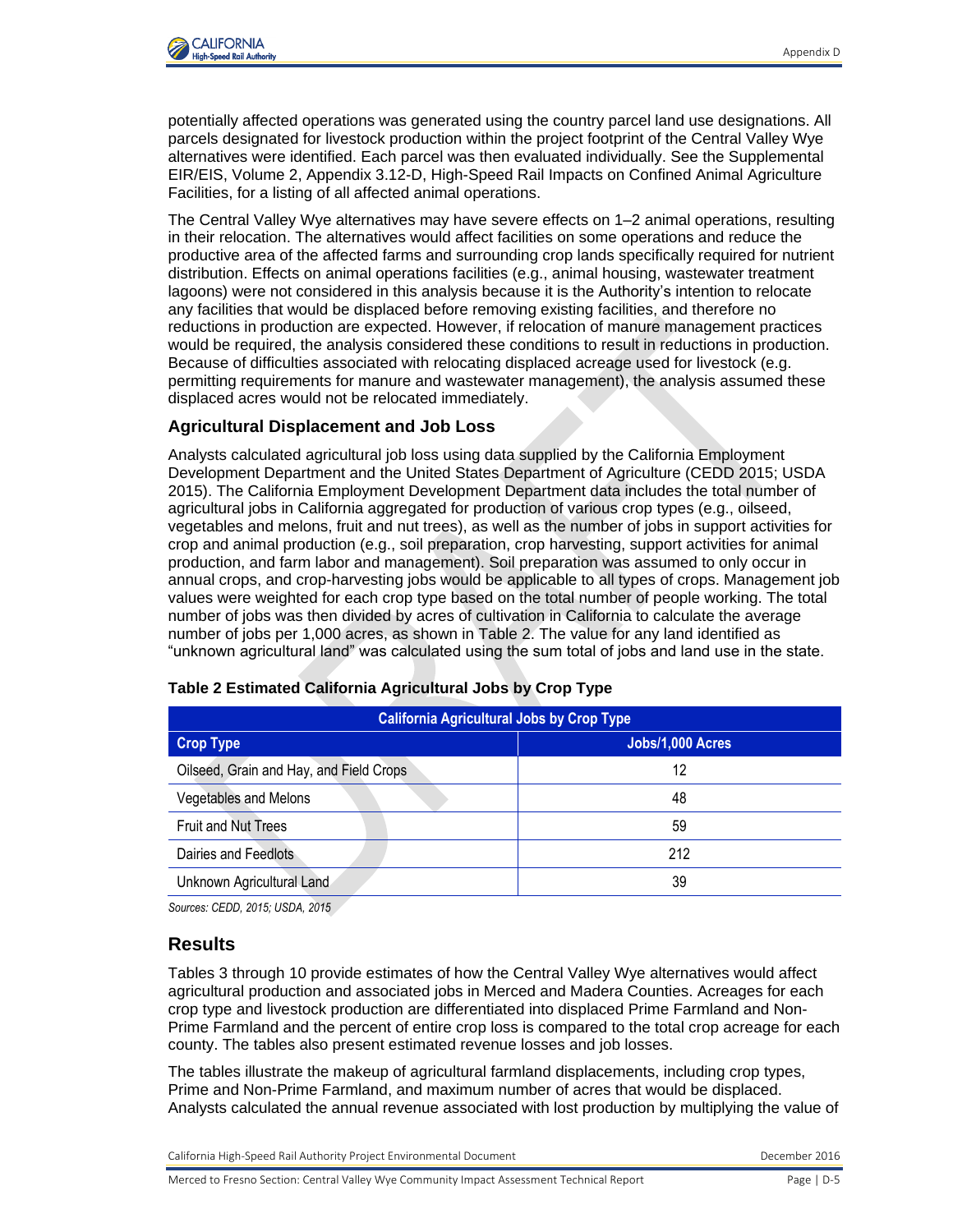

the lost acres by the crop value per acre for each county (Table 1). Finally, the "estimated job loss in the county" was calculated by using the jobs per acre values shown in Table 2.

|                                          | <b>Prime</b><br><b>Farmland</b>                    | <b>Non-Prime</b><br><b>Farmland</b>                |                                                    |                                    | <b>Total Farmland</b>                                     |                                                  |
|------------------------------------------|----------------------------------------------------|----------------------------------------------------|----------------------------------------------------|------------------------------------|-----------------------------------------------------------|--------------------------------------------------|
| <b>Crop Type</b>                         | <b>Maximum</b><br><b>Acres</b><br><b>Displaced</b> | <b>Maximum</b><br><b>Acres</b><br><b>Displaced</b> | <b>Maximum</b><br><b>Acres</b><br><b>Displaced</b> | % of Entire Crop<br>Loss (acreage) | <b>Estimated</b><br><b>Revenue Loss in</b><br>County (\$) | <b>Estimated</b><br><b>Job Loss</b><br>in County |
| Alfalfa                                  | 95                                                 | 134                                                | 229                                                | 0.27%                              | 265,182                                                   | 2.7                                              |
| Almonds                                  | 16                                                 | 8                                                  | 24                                                 | 0.02%                              | 130,080                                                   | 1.4                                              |
| Beans                                    | 13                                                 | $\pmb{0}$                                          | 13                                                 | 1.21%                              | 21,775                                                    | 0.8                                              |
| Corn                                     | 4                                                  | 3                                                  | $\overline{7}$                                     | 0.00%                              | 8,932                                                     | 0.1                                              |
| Cotton                                   | 84                                                 | 12                                                 | 96                                                 | 0.27%                              | 163,776                                                   | 1.2                                              |
| Dairies and<br>Feedlots <sup>1</sup>     | $\pmb{0}$                                          | 14                                                 | 14                                                 | 0.05%                              | 540,050                                                   | 3.0                                              |
| <b>Field Crops</b>                       | $\overline{2}$                                     | 3                                                  | 5                                                  | 0.00%                              | 2,310                                                     | 0.1                                              |
| Grain and<br>Hay                         | 13                                                 | 56                                                 | 69                                                 | 0.05%                              | 43,677                                                    | 0.8                                              |
| Oats                                     | $\pmb{0}$                                          | 12                                                 | 12                                                 | 0.35%                              | 5,544                                                     | 0.1                                              |
| Pasture                                  | $\mathbf 0$                                        | 0                                                  | $\mathbf 0$                                        | 0.00%                              | $\pmb{0}$                                                 | 0.0                                              |
| Pistachios                               | $6\phantom{1}$                                     | $\overline{0}$                                     | $6\phantom{1}$                                     | 0.12%                              | 31,620                                                    | 0.4                                              |
| Prunes                                   | 5                                                  | $\overline{2}$                                     | $\overline{7}$                                     | 0.50%                              | 16,212                                                    | 0.4                                              |
| Tomatoes                                 | 17                                                 | 5                                                  | 22                                                 | 0.08%                              | 105,490                                                   | 1.1                                              |
| Vineyards                                | 27                                                 | 29                                                 | 56                                                 | 0.07%                              | 218,344                                                   | 0.7                                              |
| Unknown<br>Agriculture                   | 1                                                  | $\overline{3}$                                     | $\overline{4}$                                     | N/A                                | 6,184                                                     | 0.2                                              |
| Other<br>Acreage                         | 3                                                  | 16                                                 | 19                                                 | N/A                                | $\pmb{0}$                                                 | 0.7                                              |
| <b>Total</b><br>Prime<br><b>Farmland</b> | 287                                                | 296                                                | 583                                                | N/A                                | 1,559,176                                                 | 13.6                                             |

## **Table 3 Agricultural Effects in Merced County under the SR 152 (North) to Road 13 Wye Alternative**

*Sources: Merced County Department of Agriculture 2015; Madera County Department of Agriculture 2015* 

1 Also refers to Dairy and Livestock

SR = State Route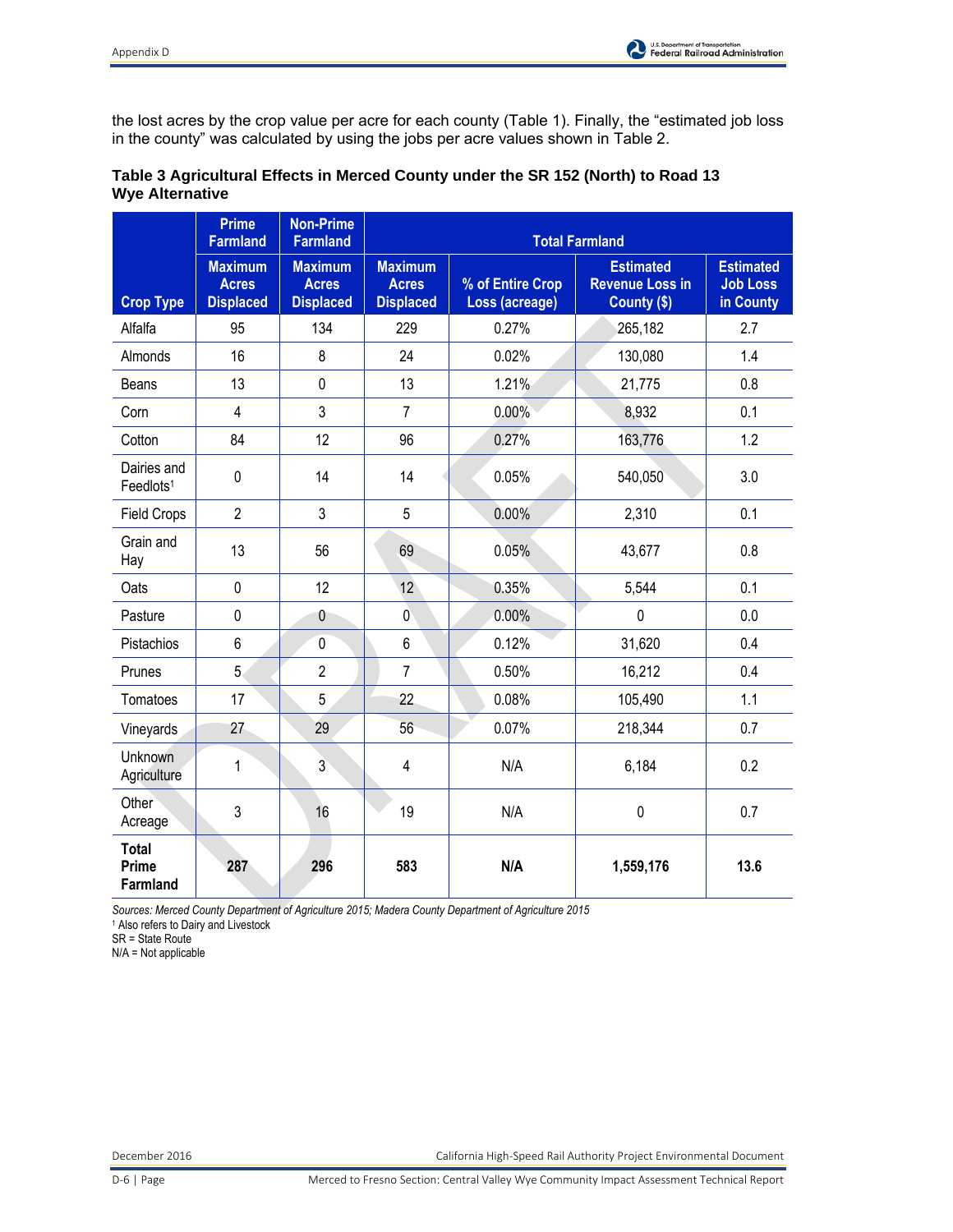

## **Table 4 Agricultural Effects in Madera County under the SR 152 (North) to Road 13 Wye Alternative**

|                                       | <b>Prime</b><br><b>Farmland</b>                    | <b>Non-Prime</b><br><b>Farmland</b>                |                                                    |                                              | <b>Total Farmland</b>                           |                                                         |
|---------------------------------------|----------------------------------------------------|----------------------------------------------------|----------------------------------------------------|----------------------------------------------|-------------------------------------------------|---------------------------------------------------------|
| <b>Crop Type</b>                      | <b>Maximum</b><br><b>Acres</b><br><b>Displaced</b> | <b>Maximum</b><br><b>Acres</b><br><b>Displaced</b> | <b>Maximum</b><br><b>Acres</b><br><b>Displaced</b> | % of Entire<br><b>Crop Loss</b><br>(acreage) | <b>Estimated Revenue</b><br>Loss in County (\$) | <b>Estimated</b><br><b>Job Loss in</b><br><b>County</b> |
| Alfalfa                               | 29                                                 | 60                                                 | 89                                                 | 0.51%                                        | 127,270                                         | 1.1                                                     |
| Almonds                               | 145                                                | 201                                                | 346                                                | 0.35%                                        | 2,292,942                                       | 20.4                                                    |
| Corn                                  | 11                                                 | 209                                                | 220                                                | 0.93%                                        | 310,200                                         | 2.6                                                     |
| Cotton                                | 26                                                 | 31                                                 | 57                                                 | 3.35%                                        | 132,753                                         | 0.7                                                     |
| Dairies and<br>Feedlots <sup>1</sup>  | 13                                                 | 32                                                 | 45                                                 | 0.56%                                        | 1,850,535                                       | 9.5                                                     |
| <b>Field Crops</b>                    | $\overline{7}$                                     | $\overline{7}$                                     | 14                                                 | 0.00%                                        | 2,254                                           | 0.2                                                     |
| Fruits and<br><b>Nuts</b>             | $\overline{2}$                                     | $\overline{2}$                                     | $\overline{\mathbf{4}}$                            | 0.00%                                        | 23,856                                          | 0.2                                                     |
| Grain and<br>Hay                      | 10                                                 | 30                                                 | 40                                                 | 0.12%                                        | 29,320                                          | 0.5                                                     |
| Oranges                               | 41                                                 | 6                                                  | 47                                                 | 1.68%                                        | 336,567                                         | 2.8                                                     |
| Pasture                               | 20                                                 | 9                                                  | 29                                                 | 1.81%                                        | 4,350                                           | 0.3                                                     |
| Peaches<br>and<br>nectarines          | $\mathbf 0$                                        | $\overline{2}$                                     | $\overline{2}$                                     | 0.96%                                        | 24,244                                          | 0.1                                                     |
| Pistachios                            | 35                                                 | 62                                                 | 97                                                 | 0.34%                                        | 516,719                                         | 5.7                                                     |
| Prunes                                | 22                                                 | $\overline{4}$                                     | 26                                                 | 2.51%                                        | 121,550                                         | 1.5                                                     |
| Vegetable<br>Crops                    | $\bf 0$                                            | 17                                                 | 17                                                 | 0.27%                                        | 98,039                                          | 0.8                                                     |
| Vineyards                             | 50                                                 | 60                                                 | 110                                                | 0.15%                                        | 379,940                                         | 1.3                                                     |
| Unknown<br><b>Agriculture</b><br>Land | 54                                                 | 205                                                | 259                                                | N/A                                          | 521,367                                         | 10.1                                                    |
| Other<br>acreage                      | 10                                                 | 32                                                 | 42                                                 | N/A                                          | $\pmb{0}$                                       | 1.6                                                     |
| <b>Total</b><br>Prime<br>Farmland     | 474                                                | 970                                                | 1,444                                              | N/A                                          | 6,771,906                                       | 59.6                                                    |

*Sources: Merced County Department of Agriculture 2015; Madera County Department of Agriculture 2015* 

1 Also refers to Dairy and Livestock

SR = State Route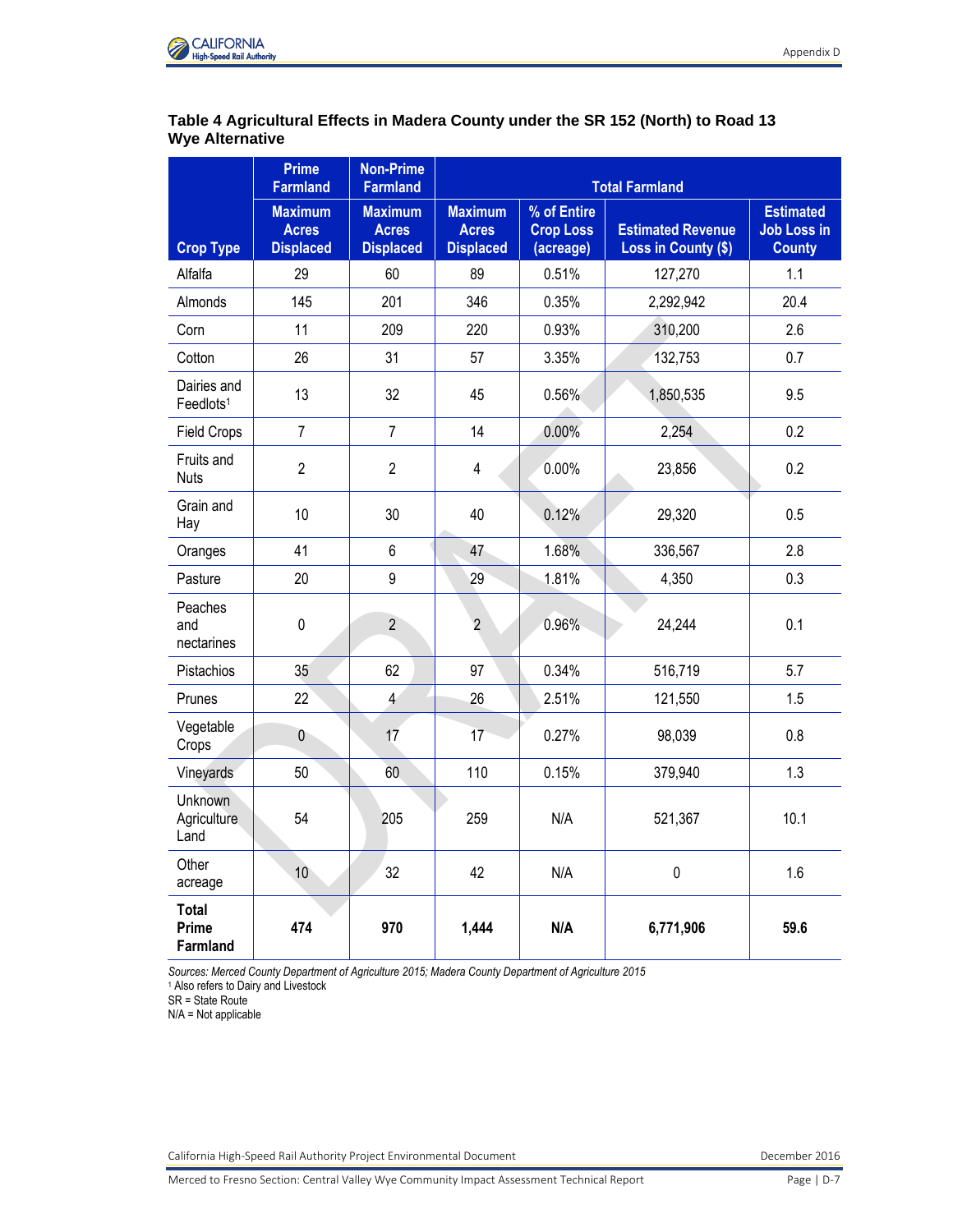

# **Table 5 Agricultural Effects in Merced County under the SR 152 (North) to Road 19 Wye Alternative**

|                                       | <b>Prime</b><br><b>Farmland</b>                    | <b>Non-Prime</b><br><b>Farmland</b>                |                                                    |                                              | <b>Total Farmland</b>                                     |                                                         |
|---------------------------------------|----------------------------------------------------|----------------------------------------------------|----------------------------------------------------|----------------------------------------------|-----------------------------------------------------------|---------------------------------------------------------|
| <b>Crop Type</b>                      | <b>Maximum</b><br><b>Acres</b><br><b>Displaced</b> | <b>Maximum</b><br><b>Acres</b><br><b>Displaced</b> | <b>Maximum</b><br><b>Acres</b><br><b>Displaced</b> | % of Entire<br><b>Crop Loss</b><br>(acreage) | <b>Estimated</b><br><b>Revenue Loss in</b><br>County (\$) | <b>Estimated</b><br><b>Job Loss in</b><br><b>County</b> |
| Alfalfa                               | 92                                                 | 131                                                | 223                                                | 0.27%                                        | 258,234                                                   | 2.7                                                     |
| Almonds                               | 19                                                 | 23                                                 | 42                                                 | 0.04%                                        | 227,640                                                   | 2.5                                                     |
| Beans (dry)                           | 13                                                 | $\mathbf 0$                                        | 13                                                 | 1.21%                                        | 21,775                                                    | 0.8                                                     |
| Corn                                  | 6                                                  | 19                                                 | 25                                                 | 0.02%                                        | 31,900                                                    | 0.3                                                     |
| Cotton                                | 84                                                 | $\overline{7}$                                     | 91                                                 | 0.26%                                        | 155,246                                                   | 1.1                                                     |
| Dairies and<br>Feedlots <sup>1</sup>  | $\mathbf 0$                                        | 14                                                 | 14                                                 | 0.05%                                        | 540,050                                                   | 3.0                                                     |
| <b>Field Crops</b>                    | 5                                                  | $\mathbf 0$                                        | 5                                                  | 0.00%                                        | 2,310                                                     | 0.1                                                     |
| Figs                                  | 5                                                  | 5                                                  | 10                                                 | 3.50%                                        | 590                                                       | 0.59                                                    |
| Grain and<br>Hay                      | 24                                                 | 39                                                 | 63                                                 | 0.05%                                        | 39,879                                                    | 0.8                                                     |
| Oats                                  | $\mathbf{1}$                                       | 10                                                 | 11                                                 | 0.32%                                        | 5,082                                                     | 0.1                                                     |
| Pasture                               | $\mathbf{0}$                                       | $\mathbf 0$                                        | $\mathbf 0$                                        | 0.00%                                        | $\mathbf 0$                                               | 0.0                                                     |
| Tomatoes                              | 15                                                 | $\overline{7}$                                     | 22                                                 | 0.08%                                        | 105,490                                                   | 1.1                                                     |
| Vineyards                             | 35                                                 | 43                                                 | 78                                                 | 0.10%                                        | 304,122                                                   | 0.9                                                     |
| <b>Unknown</b><br>Agriculture<br>Land | 5                                                  | 11                                                 | 16                                                 | N/A                                          | 24,736                                                    | 0.6                                                     |
| Other<br>Acreage                      | 5                                                  | 31                                                 | 36                                                 | N/A                                          | $\pmb{0}$                                                 | 1.4                                                     |
| <b>Total Prime</b><br><b>Farmland</b> | 309                                                | 340                                                | 649                                                | N/A                                          | 1,717,054                                                 | 15.8                                                    |

*Sources: Merced County Department of Agriculture 2015; Madera County Department of Agriculture 2015*  1 Also refers to Dairy and Livestock

SR = State Route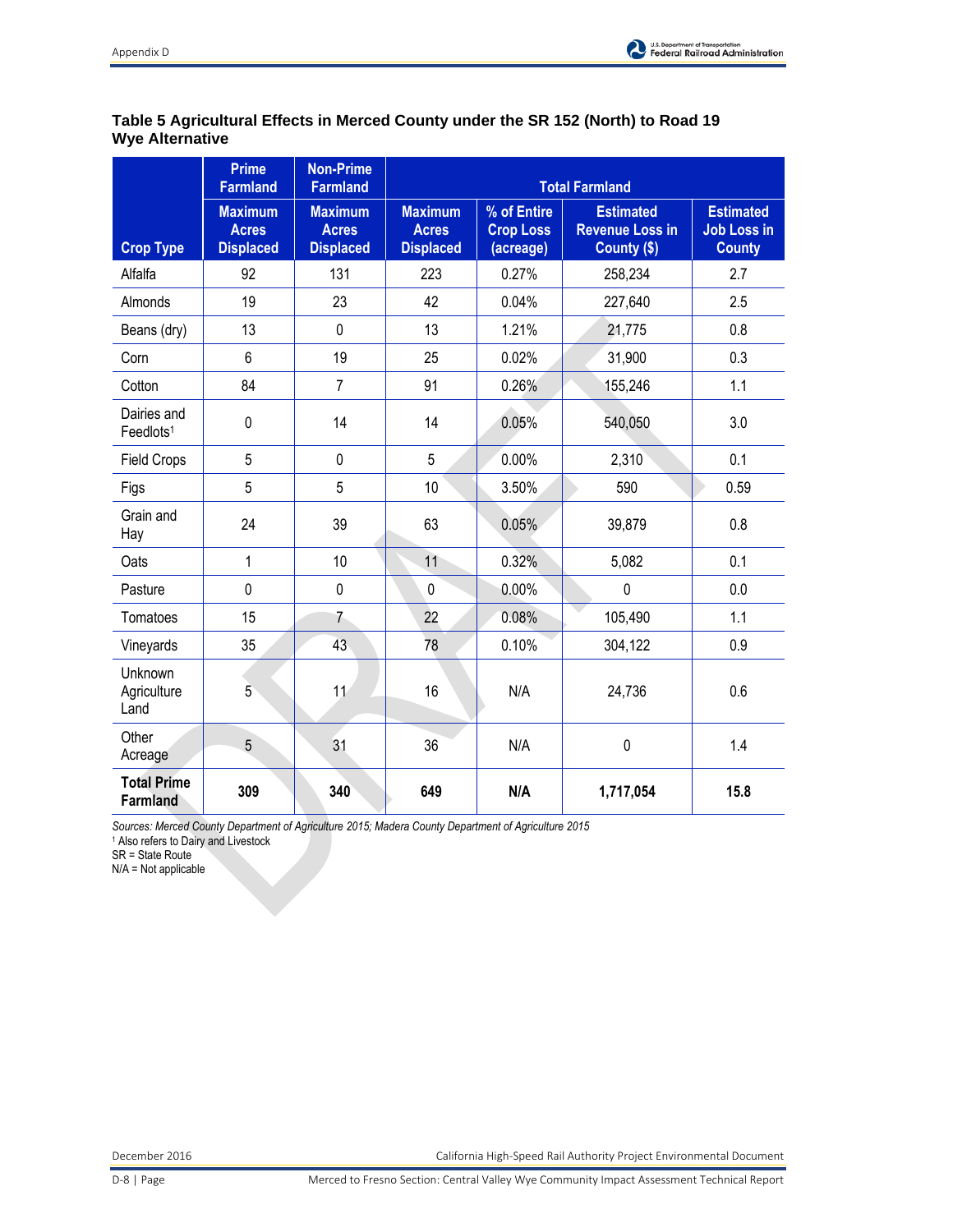

## **Table 6 Agricultural Effects in Madera County under the SR 152 (North) to Road 19 Wye Alternative**

|                                      | <b>Prime</b><br><b>Farmland</b>                    | <b>Non-Prime</b><br><b>Farmland</b>                | <b>Total Farmland</b>                              |                                              |                                                   |                                                         |
|--------------------------------------|----------------------------------------------------|----------------------------------------------------|----------------------------------------------------|----------------------------------------------|---------------------------------------------------|---------------------------------------------------------|
| <b>Crop Type</b>                     | <b>Maximum</b><br><b>Acres</b><br><b>Displaced</b> | <b>Maximum</b><br><b>Acres</b><br><b>Displaced</b> | <b>Maximum</b><br><b>Acres</b><br><b>Displaced</b> | % of Entire<br><b>Crop Loss</b><br>(acreage) | <b>Estimated Revenue</b><br><b>Loss in County</b> | <b>Estimated</b><br><b>Job Loss in</b><br><b>County</b> |
| Alfalfa                              | $\overline{7}$                                     | 23                                                 | 30                                                 | 0.17%                                        | 42,900                                            | 0.4                                                     |
| Almonds                              | 120                                                | 254                                                | 374                                                | 0.38%                                        | 2,478,498                                         | 22.1                                                    |
| Corn                                 | 31                                                 | 86                                                 | 117                                                | 0.49%                                        | 164,970                                           | 1.4                                                     |
| Cotton                               | 26                                                 | 27                                                 | 53                                                 | 3.12%                                        | 123,437                                           | 0.6                                                     |
| Dairies and<br>Feedlots <sup>1</sup> | $\overline{\mathbf{4}}$                            | 20                                                 | 24                                                 | 0.30%                                        | 986,952                                           | 5.1                                                     |
| <b>Field Crops</b>                   | 11                                                 | 9                                                  | 20                                                 | 0.00%                                        | $\overline{0}$                                    | 0.2                                                     |
| Fruits and<br><b>Nuts</b>            | $\pmb{0}$                                          | 0                                                  | $\mathbf 0$                                        | 0.00%                                        | $\mathbf 0$                                       | 0.0                                                     |
| Grain and<br>Hay                     | 9                                                  | 45                                                 | 54                                                 | 0.16%                                        | 39,582                                            | 0.6                                                     |
| Oranges                              | 39                                                 | 6                                                  | 45                                                 | 1.61%                                        | 322,245                                           | 2.7                                                     |
| Pasture                              | 5                                                  | 6                                                  | 11                                                 | 0.69%                                        | 1,650                                             | 0.1                                                     |
| Peaches and<br>nectarines            | $\pmb{0}$                                          | 1                                                  | $\mathbf{1}$                                       | 0.55%                                        | 12,122                                            | 0.1                                                     |
| Pistachios                           | 37                                                 | 60                                                 | 97                                                 | 0.34%                                        | 516,719                                           | 5.7                                                     |
| Prunes                               | 22                                                 | 4                                                  | 26                                                 | 2.51%                                        | 121,550                                           | 1.5                                                     |
| Vineyards                            | 74                                                 | 94                                                 | 168                                                | 0.23%                                        | 580,272                                           | 2.0                                                     |
| Unknown<br>Agriculture<br>Land       | 92                                                 | 252                                                | 344                                                | N/A                                          | 692,472                                           | 13.4                                                    |
| Other<br>Acreage                     | 31                                                 | 61                                                 | 92                                                 | N/A                                          | $\pmb{0}$                                         | 3.6                                                     |
| <b>Total Prime</b><br>Farmland       | 508                                                | 948                                                | 1,456                                              | N/A                                          | 6,083,369                                         | 59.6                                                    |

*Sources: Merced County Department of Agriculture 2015; Madera County Department of Agriculture 2015* 

1 Also refers to Dairy and Livestock

SR = State Route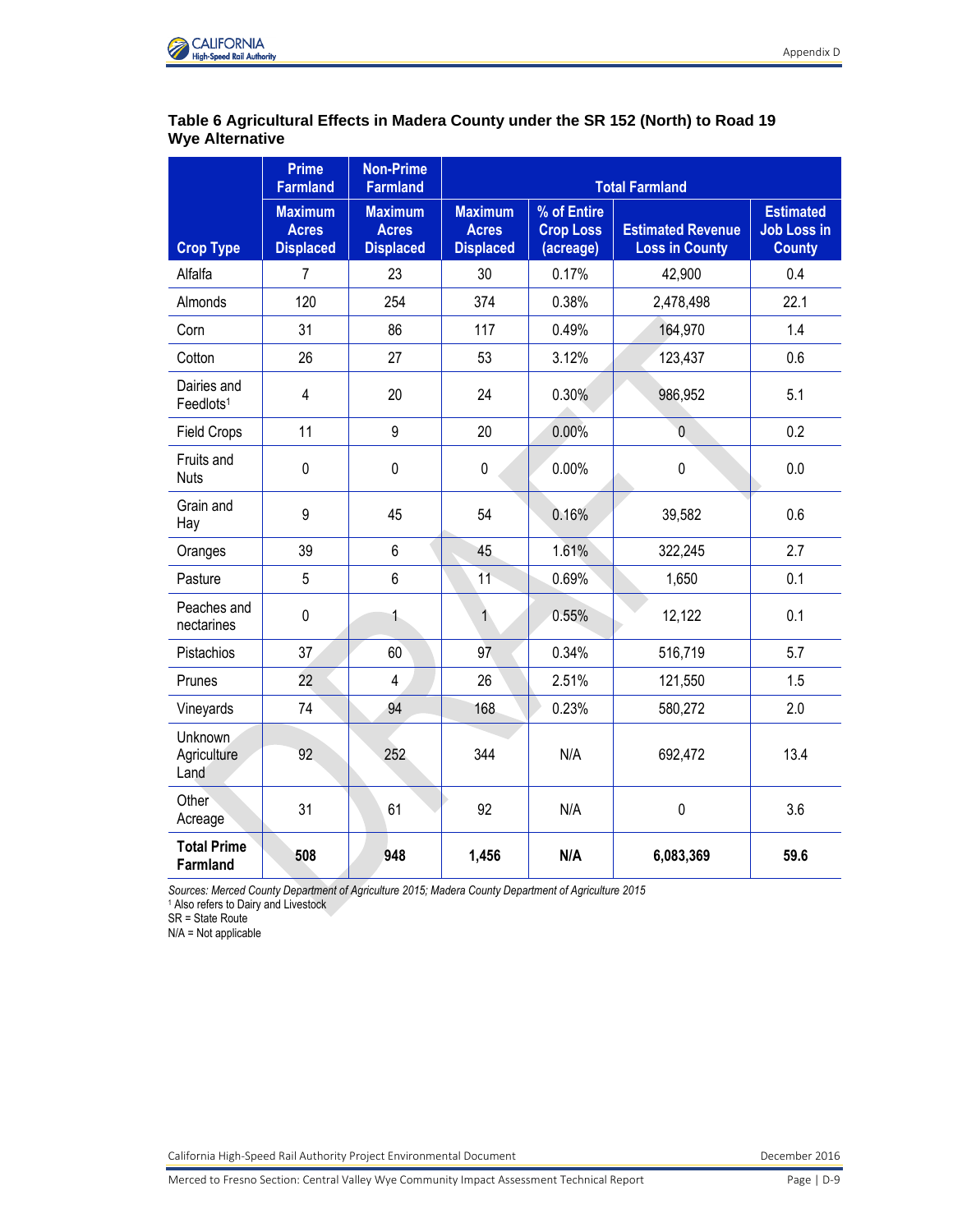

# **Table 7 Agricultural Effects in Merced County under the Avenue 21 to Road 13 Wye Alternative**

|                                       | <b>Prime</b><br><b>Farmland</b>                    | <b>Non-Prime</b><br><b>Farmland</b>                | <b>Total Farmland</b>                              |                                              |                                                           |                                                         |
|---------------------------------------|----------------------------------------------------|----------------------------------------------------|----------------------------------------------------|----------------------------------------------|-----------------------------------------------------------|---------------------------------------------------------|
| <b>Crop Type</b>                      | <b>Maximum</b><br><b>Acres</b><br><b>Displaced</b> | <b>Maximum</b><br><b>Acres</b><br><b>Displaced</b> | <b>Maximum</b><br><b>Acres</b><br><b>Displaced</b> | % of Entire<br><b>Crop Loss</b><br>(acreage) | <b>Estimated</b><br><b>Revenue Loss in</b><br>County (\$) | <b>Estimated</b><br><b>Job Loss in</b><br><b>County</b> |
| Alfalfa                               | 168                                                | 100                                                | 268                                                | 0.32%                                        | 310,344                                                   | 3.2                                                     |
| Almonds                               | 16                                                 | 8                                                  | 24                                                 | 0.02%                                        | 130,080                                                   | 1.4                                                     |
| Beans (dry)                           | $\mathbf{1}$                                       | $\mathbf{0}$                                       | $\mathbf{1}$                                       | 0.09%                                        | 1,675                                                     | 0.1                                                     |
| Corn                                  | 3                                                  | $\overline{4}$                                     | $\overline{7}$                                     | 0.00%                                        | 8,932                                                     | 0.1                                                     |
| Cotton                                | 73                                                 | 11                                                 | 84                                                 | 0.24%                                        | 143,304                                                   | 1.0                                                     |
| Dairies and<br>Feedlots <sup>1</sup>  | $\mathbf 0$                                        | $\overline{4}$                                     | $\overline{4}$                                     | 0.01%                                        | 154,300                                                   | 0.8                                                     |
| <b>Field Crops</b>                    | 14                                                 | 11                                                 | 25                                                 | 0.00%                                        | 11,550                                                    | 0.3                                                     |
| Grain and<br>Hay                      | 4                                                  | 54                                                 | 58                                                 | 0.04%                                        | 36,714                                                    | 0.7                                                     |
| Oats                                  | $\mathbf{1}$                                       | 10                                                 | 11                                                 | 0.32%                                        | 5,082                                                     | 0.1                                                     |
| Pasture                               | 0                                                  | 0                                                  | $\mathbf 0$                                        | 0.00%                                        | 0                                                         | 0.0                                                     |
| Pistachios                            | 6                                                  | $\mathbf 0$                                        | 6                                                  | 0.12%                                        | 31,620                                                    | 0.4                                                     |
| Prunes                                | 5                                                  | $\overline{2}$                                     | $\overline{7}$                                     | 0.50%                                        | 16,212                                                    | 0.4                                                     |
| Tomatoes                              | 40                                                 | 13                                                 | 53                                                 | 0.20%                                        | 254,135                                                   | 2.5                                                     |
| Vegetable<br>Crops                    | 12                                                 | 0                                                  | 12                                                 | 0.02%                                        | 576                                                       | 0.1                                                     |
| Vineyards                             | 19                                                 | 23                                                 | 42                                                 | 0.05%                                        | 163,758                                                   | 0.5                                                     |
| <b>Unknown</b><br>Agriculture<br>Land | 6 <sup>2</sup>                                     | 14                                                 | 20                                                 | N/A                                          | 30,920                                                    | 0.8                                                     |
| Other<br>Acreage                      | 9                                                  | 8                                                  | 17                                                 | N/A                                          | $\pmb{0}$                                                 | 0.7                                                     |
| <b>Total Prime</b><br>Farmland        | 375                                                | 263                                                | 639                                                | N/A                                          | 1,299,202                                                 | 13.2                                                    |

*Sources: Merced County Department of Agriculture 2015; Madera County Department of Agriculture 2015* 

1 Also refers to Dairy and Livestock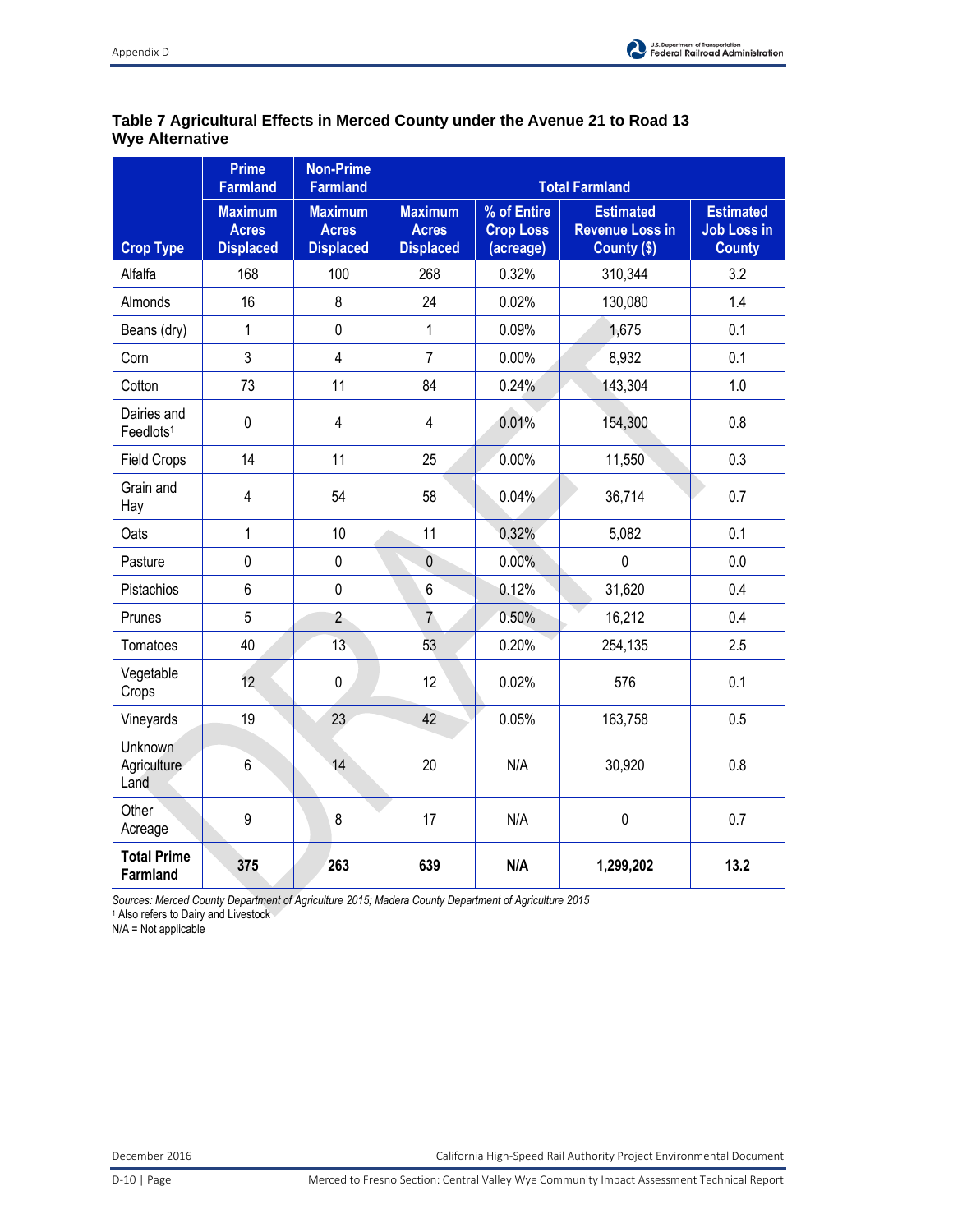

## **Table 8 Agricultural Effects in Madera County under the Avenue 21 to Road 13 Wye Alternative**

|                                       | <b>Prime</b><br><b>Farmland</b>                    | <b>Non-Prime</b><br><b>Farmland</b>                | <b>Total Farmland</b>                              |                                              |                                                 |                                                         |
|---------------------------------------|----------------------------------------------------|----------------------------------------------------|----------------------------------------------------|----------------------------------------------|-------------------------------------------------|---------------------------------------------------------|
| <b>Crop Type</b>                      | <b>Maximum</b><br><b>Acres</b><br><b>Displaced</b> | <b>Maximum</b><br><b>Acres</b><br><b>Displaced</b> | <b>Maximum</b><br><b>Acres</b><br><b>Displaced</b> | % of Entire<br><b>Crop Loss</b><br>(acreage) | <b>Estimated Revenue</b><br>Loss in County (\$) | <b>Estimated</b><br><b>Job Loss in</b><br><b>County</b> |
| Alfalfa                               | 45                                                 | 97                                                 | 142                                                | 0.82%                                        | 203,060                                         | 1.7                                                     |
| Almonds                               | 360                                                | 328                                                | 688                                                | 0.69%                                        | 4,559,376                                       | 40.6                                                    |
| Corn                                  | 16                                                 | 112                                                | 128                                                | 0.54%                                        | 180,480                                         | 1.5                                                     |
| Cotton                                | 11                                                 | 31                                                 | 42                                                 | 2.47%                                        | 97,818                                          | 0.5                                                     |
| Dairies and<br>Feedlots <sup>1</sup>  | $\mathbf 0$                                        | 38                                                 | 38                                                 | 0.48%                                        | 1,562,674                                       | 8.1                                                     |
| <b>Field Crops</b>                    | 13                                                 | 53                                                 | 66                                                 | 0.01%                                        | $\overline{0}$                                  | 0.8                                                     |
| Fruit and<br><b>Nuts</b>              | $\mathbf 0$                                        | 10                                                 | 10                                                 | 0.00%                                        | 59,640                                          | 0.6                                                     |
| Grain and<br>Hay                      | 12                                                 | 55                                                 | 67                                                 | 0.19%                                        | 49,111                                          | 0.8                                                     |
| Oranges                               | $\pmb{0}$                                          | $\overline{4}$                                     | $\overline{4}$                                     | 0.14%                                        | 28,644                                          | 0.2                                                     |
| Pasture                               | $\mathbf 0$                                        | 5                                                  | 5                                                  | 0.31%                                        | 750                                             | 0.1                                                     |
| Pistachios                            | $\mathbf 0$                                        | $\pmb{0}$                                          | $\overline{0}$                                     | 0.00%                                        | $\mathbf 0$                                     | 0.0                                                     |
| Prunes                                | 59                                                 | 45                                                 | 104                                                | 10.03%                                       | 554,008                                         | 6.1                                                     |
| Vegetable<br>Crops                    | $\mathbf 0$                                        | 0                                                  | 0                                                  | 0.00%                                        | $\mathbf 0$                                     | 0.0                                                     |
| Vineyards                             | 47                                                 | 46                                                 | 93                                                 | 0.13%                                        | 321,222                                         | 1.1                                                     |
| Unknown<br>Agriculture<br>Land        | 38                                                 | 78                                                 | 116                                                | N/A                                          | 233,508                                         | 4.5                                                     |
| Other<br>Acreage                      | $\mathbf{1}$                                       | 49                                                 | 50                                                 | N/A                                          | $\pmb{0}$                                       | 2.0                                                     |
| <b>Total Prime</b><br><b>Farmland</b> | 602                                                | 951                                                | 1,553                                              | N/A                                          | 7,850,291                                       | 68.6                                                    |

*Sources: Merced County Department of Agriculture 2015; Madera County Department of Agriculture 2015* 

1 Also refers to Dairy and Livestock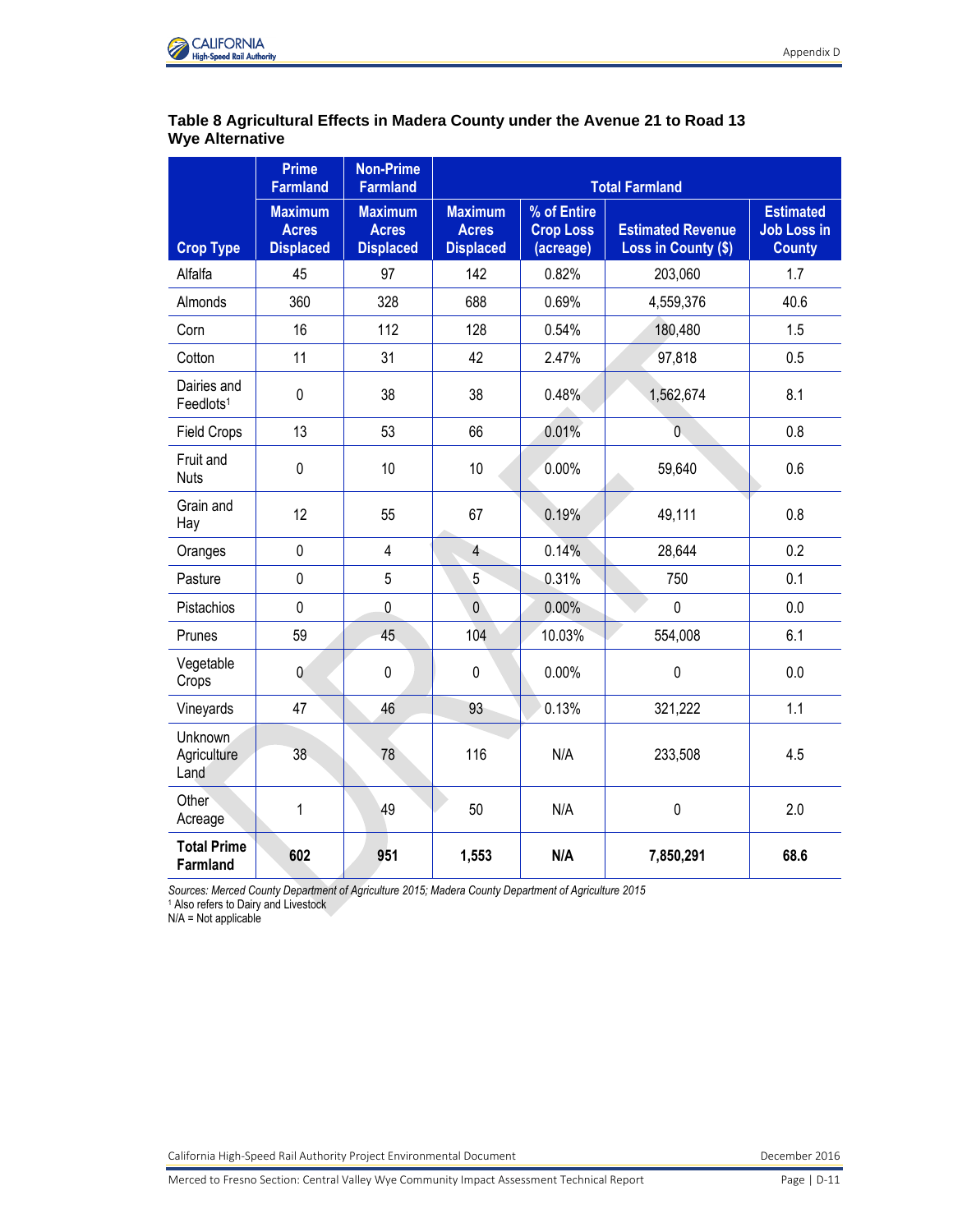

# **Table 9 Agricultural Effects in Merced County under the SR 152 (North) to Road 11 Wye Alternative**

|                                       | <b>Prime</b><br><b>Farmland</b>                    | <b>Non-Prime</b><br><b>Farmland</b>                |                                                    |                                              | <b>Total Farmland</b>                                     |                                                         |
|---------------------------------------|----------------------------------------------------|----------------------------------------------------|----------------------------------------------------|----------------------------------------------|-----------------------------------------------------------|---------------------------------------------------------|
| <b>Crop Type</b>                      | <b>Maximum</b><br><b>Acres</b><br><b>Displaced</b> | <b>Maximum</b><br><b>Acres</b><br><b>Displaced</b> | <b>Maximum</b><br><b>Acres</b><br><b>Displaced</b> | % of Entire<br><b>Crop Loss</b><br>(acreage) | <b>Estimated</b><br><b>Revenue Loss</b><br>in County (\$) | <b>Estimated</b><br><b>Job Loss in</b><br><b>County</b> |
| Alfalfa                               | 154                                                | 179                                                | 333                                                | 0.40                                         | 385,614                                                   | 4.0                                                     |
| Almonds                               | 17                                                 | $\pmb{0}$                                          | 17                                                 | 0.02                                         | 92,140                                                    | 1.0                                                     |
| Beans (dry)                           | 23                                                 | $\mathbf 0$                                        | 23                                                 | 2.15                                         | 38,525                                                    | 1.4                                                     |
| Corn                                  | $\overline{2}$                                     | $\overline{7}$                                     | 9                                                  | 0.01                                         | 11,484                                                    | 0.1                                                     |
| Cotton                                | 138                                                | 15                                                 | 153                                                | 0.43                                         | 261,018                                                   | 1.8                                                     |
| Dairies and<br>Feedlots <sup>1</sup>  | $\mathbf 0$                                        | 18                                                 | 18                                                 | 0.06                                         | 694,350                                                   | 3.8                                                     |
| <b>Field Crops</b>                    | 6                                                  | $\mathbf 0$                                        | 6                                                  | 0.00                                         | 2,772                                                     | 0.1                                                     |
| Grain and<br>Hay                      | 41                                                 | 83                                                 | 124                                                | 0.09                                         | 78,492                                                    | 1.5                                                     |
| Oats                                  | $\mathbf 0$                                        | 21                                                 | 21                                                 | 0.62                                         | 9,702                                                     | 0.3                                                     |
| Pasture                               | $\pmb{0}$                                          | $\mathbf{1}$                                       | $\mathbf{1}$                                       | 0.00                                         | 162                                                       | 0.0                                                     |
| Pistachios                            | 36                                                 | 45                                                 | 81                                                 | 1.62                                         | 426,870                                                   | 4.8                                                     |
| Prunes                                | $\mathbf 0$                                        | $\mathbf 0$                                        | $\mathbf{0}$                                       | 0.00                                         | $\mathbf{0}$                                              | 0.0                                                     |
| Tomatoes                              | 22                                                 | 10                                                 | 32                                                 | 0.12                                         | 153,440                                                   | 1.5                                                     |
| Vegetable<br>Crops                    | $\mathbf 0$                                        | $\mathbf 0$                                        | $\mathbf 0$                                        | 0.00                                         | $\pmb{0}$                                                 | 0.0                                                     |
| Vineyards                             | 36                                                 | 8                                                  | 44                                                 | 0.06                                         | 171,556                                                   | 0.5                                                     |
| <b>Unknown</b><br>Agriculture<br>Land | $\overline{0}$                                     | $\pmb{0}$                                          | $\pmb{0}$                                          | N/A                                          | $\pmb{0}$                                                 | 0.0                                                     |
| Other<br>Acreage                      | 11                                                 | 29                                                 | 40                                                 | N/A                                          | $\pmb{0}$                                                 | 1.6                                                     |
| <b>Total Prime</b><br><b>Farmland</b> | 486                                                | 416                                                | 902                                                | N/A                                          | 2,326,125                                                 | 22.3                                                    |

*Sources: Merced County Department of Agriculture 2015; Madera County Department of Agriculture 2015* 

1 Also refers to Dairy and Livestock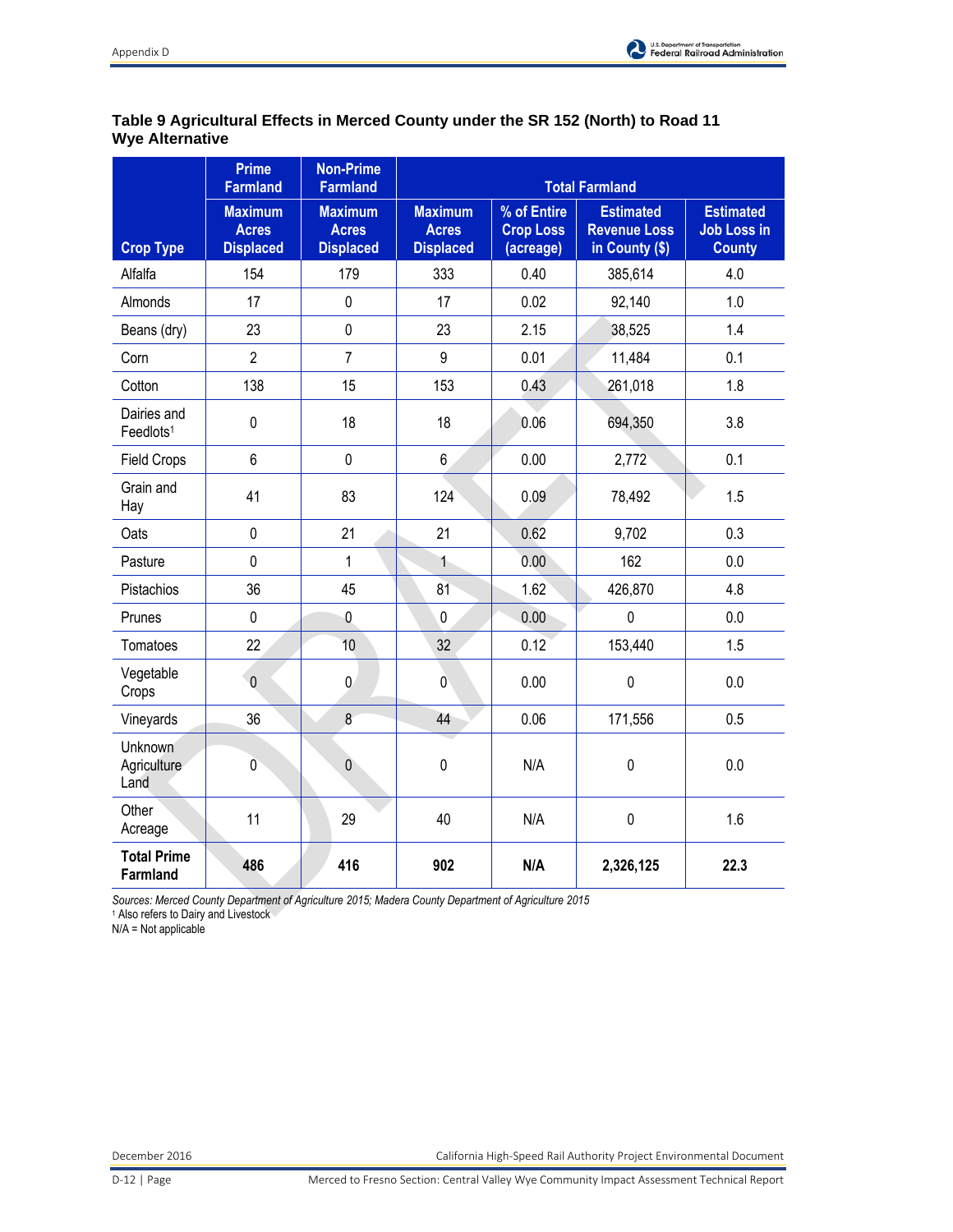

## **Table 10 Agricultural Effects in Madera County under the SR 152 (North) to Road 11 Wye Alternative**

|                                       | <b>Prime</b><br><b>Farmland</b>                    | <b>Non-Prime</b><br><b>Farmland</b>                | <b>Total Farmland</b>                              |                                              |                                                           |                                                         |
|---------------------------------------|----------------------------------------------------|----------------------------------------------------|----------------------------------------------------|----------------------------------------------|-----------------------------------------------------------|---------------------------------------------------------|
| <b>Crop Type</b>                      | <b>Maximum</b><br><b>Acres</b><br><b>Displaced</b> | <b>Maximum</b><br><b>Acres</b><br><b>Displaced</b> | <b>Maximum</b><br><b>Acres</b><br><b>Displaced</b> | % of Entire<br><b>Crop Loss</b><br>(acreage) | <b>Estimated</b><br><b>Revenue Loss</b><br>in County (\$) | <b>Estimated</b><br><b>Job Loss in</b><br><b>County</b> |
| Alfalfa                               | 67                                                 | 113                                                | 180                                                | 1.04                                         | 257,400                                                   | 2.2                                                     |
| Almonds                               | 213                                                | 333                                                | 546                                                | 0.55                                         | 3,618,342                                                 | 32.2                                                    |
| Corn                                  | 5                                                  | $\pmb{0}$                                          | 5                                                  | 0.02                                         | 7,050                                                     | 0.1                                                     |
| Cotton                                | 33                                                 | 31                                                 | 64                                                 | 3.77                                         | 149,056                                                   | 0.8                                                     |
| Dairies and<br>Feedlots <sup>1</sup>  | 10                                                 | 11                                                 | 21                                                 | 0.26                                         | 863,583                                                   | 4.5                                                     |
| <b>Field Crops</b>                    | $\overline{2}$                                     | 9                                                  | 11                                                 | 0.002                                        | $\mathbf 0$                                               | 0.1                                                     |
| Fruit and<br><b>Nuts</b>              | 8                                                  | $\overline{7}$                                     | 15                                                 | 0.01                                         | 89,460                                                    | 0.9                                                     |
| Grain and<br>Hay                      | 37                                                 | 202                                                | 239                                                | 0.69                                         | 175,187                                                   | 2.9                                                     |
| Oranges                               | 55                                                 | 1                                                  | 56                                                 | 2.00                                         | 401,016                                                   | 3.3                                                     |
| Pasture                               | $\mathbf 0$                                        | 5                                                  | 5                                                  | 0.31                                         | 750                                                       | 0.1                                                     |
| Pistachios                            | 29                                                 | 70                                                 | 99                                                 | 0.34                                         | 1,200,078                                                 | 5.8                                                     |
| Prunes                                | 23                                                 | $\overline{4}$                                     | 27                                                 | 2.60                                         | 143,829                                                   | 1.6                                                     |
| Vegetable<br>Crops                    | $\mathbf{3}$                                       | 16                                                 | 19                                                 | 0.30                                         | 88,825                                                    | 1.1                                                     |
| Vineyards                             | 102                                                | 81                                                 | 183                                                | 0.25                                         | 632,082                                                   | 2.2                                                     |
| Unknown<br>Agriculture<br>Land        | 96                                                 | 294                                                | 390                                                | N/A                                          | 785,070                                                   | 15.2                                                    |
| Other<br>Acreage                      | 6                                                  | 30                                                 | 36                                                 | N/A                                          | $\pmb{0}$                                                 | 1.4                                                     |
| <b>Total Prime</b><br><b>Farmland</b> | 689                                                | 1,207                                              | 1,896                                              | N/A                                          | 8,411,728                                                 | 74.3                                                    |

*Sources: Merced County Department of Agriculture 2015; Madera County Department of Agriculture 2015* 

1 Also refers to Dairy and Livestock